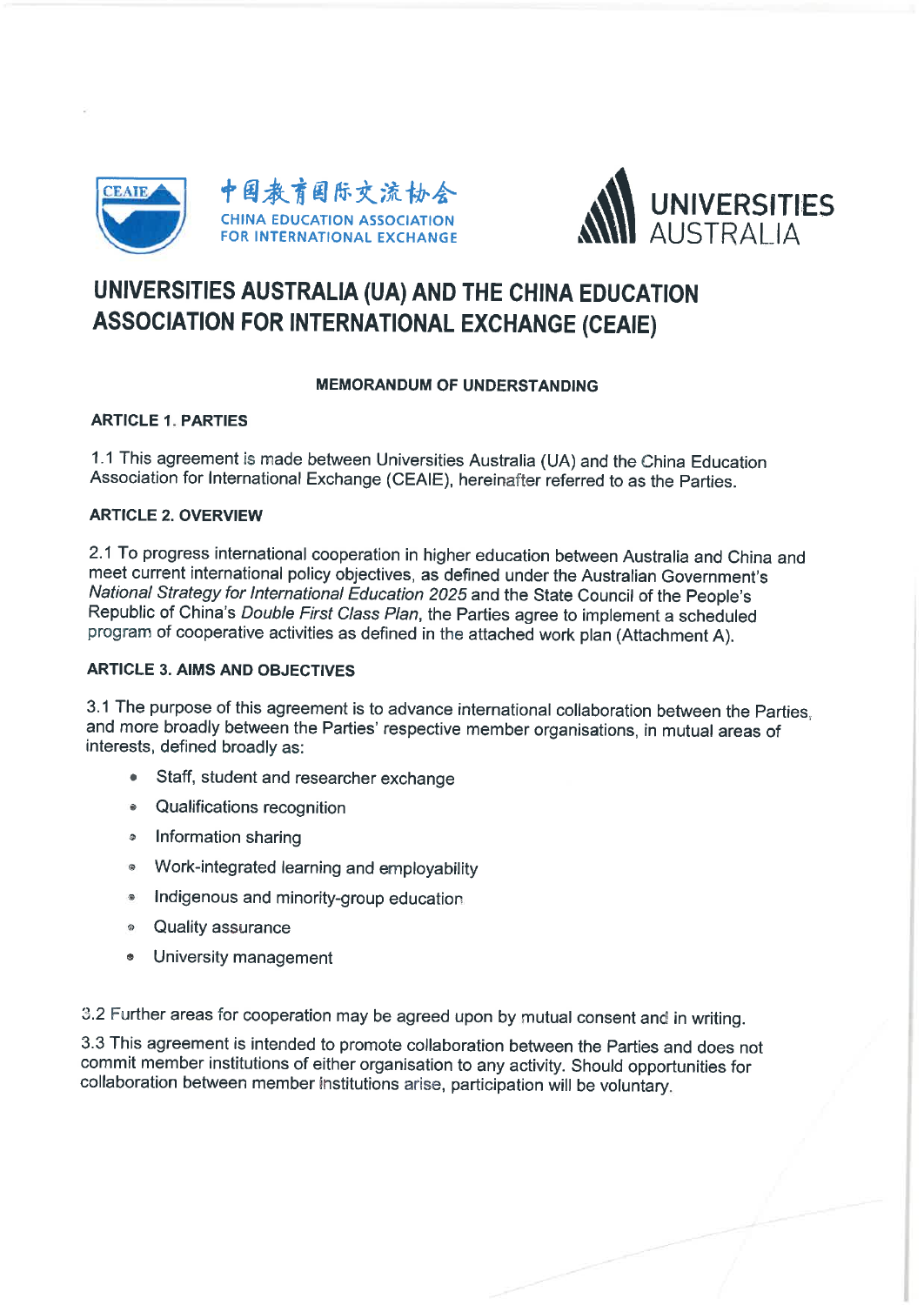## ARTICLE 4. IMPLEMENTATION

4. 1 The Parties will develop a program of cooperation that may include, but is not limited to, the following:

4. 1. 1 Identification of ways to advance mutual policy objectives through collaboration and sharing of best practice in higher education policy and data.

4.1.2 Organisation of topic-based programs, forums and other such activities for the benefit of the Parties' respective member institutions. This will be at the discretion of each Party and subject to the availability of resources.

4. 1. 3 Joint participation in symposia and other events, such as the Universities Australia Higher Education Conference and the China Annual Conference for International Education, as opportunities arise.

4. 1 4 Establishing contact between member institutions where applicable, including facilitating researcher and academic exchange and the provision of information regarding relevant research and mobility schemes via publications, electronic networks and other forum.

4. 2 A separate work plan (Attachment A) provides greater detail on the implementation schedule and list of activities.

## ARTICLE 5. MANAGEMENT

5. 1 The Parties will implement this agreement via the establishment of a joint working group, comprising relevant policy staff from each organisation.

5. 2 In UA this shall be actioned by the person/s occupying the position of Policy Director International and/or Policy Analyst International. At CEAIE, this shall be actioned by the person/s currently occupying the position of Head of the International Cooperation Department.

5. 3 The joint working group shall hold regular teleconferences or webinars at a frequency of four times per year, or more often as required.

5. 4 The joint working group shall consider and approve any program activities for cooperation under the agreement, subject to available resourcing and agreement by both Parties.

#### ARTICLE 6. FINANCING

6.1 Each Party shall bear the costs with the execution and implementation of this agreement.

# ARTICLE 7. DURATION AND VALIDITY

7. 1 This agreement shall be valid for three years from the date of signing.

Universities Australia (UA) | China Education Association for International Exchange (CEAIE)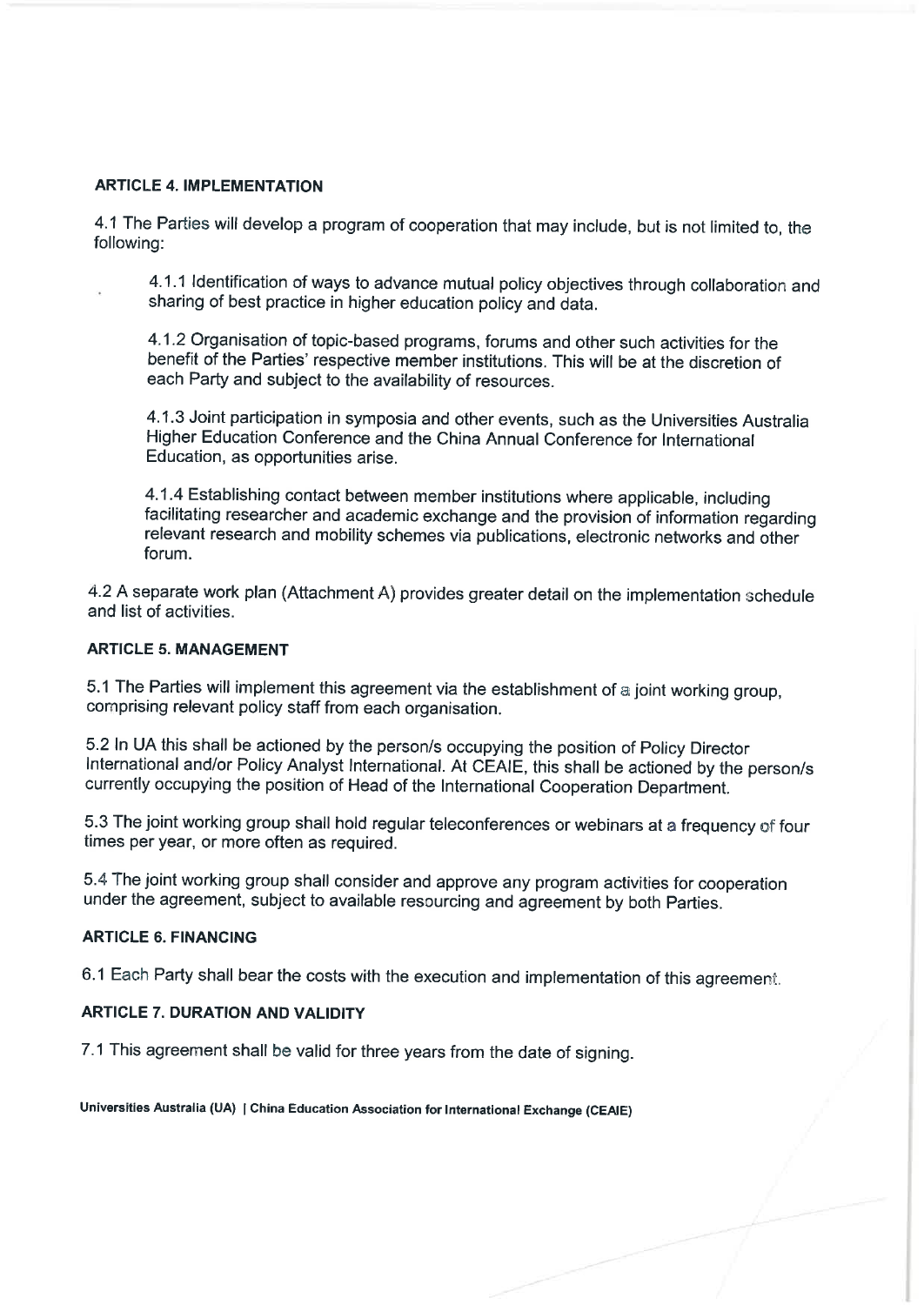7.2 It shall remain valid for a further three years unless either Party gives written notice of discontinuation at least six months prior to the date of expiry.

7. 3 Any amendments or variations to the agreement shall come into effect after the Parties have agreed in writing.

7.4 This agreement has been drawn up in English and Chinese. Both texts have full validity.

Signed

Canberra, 23 November 2017

For

Universities Australia

For

China Education Association for International Exchange

Catriona Jackson Deputy CEO

 $-$ tzen

Xuesong Shen Deputy Secretary General

Universities Australia (UA) | China Education Association for International Exchange (CEA1E)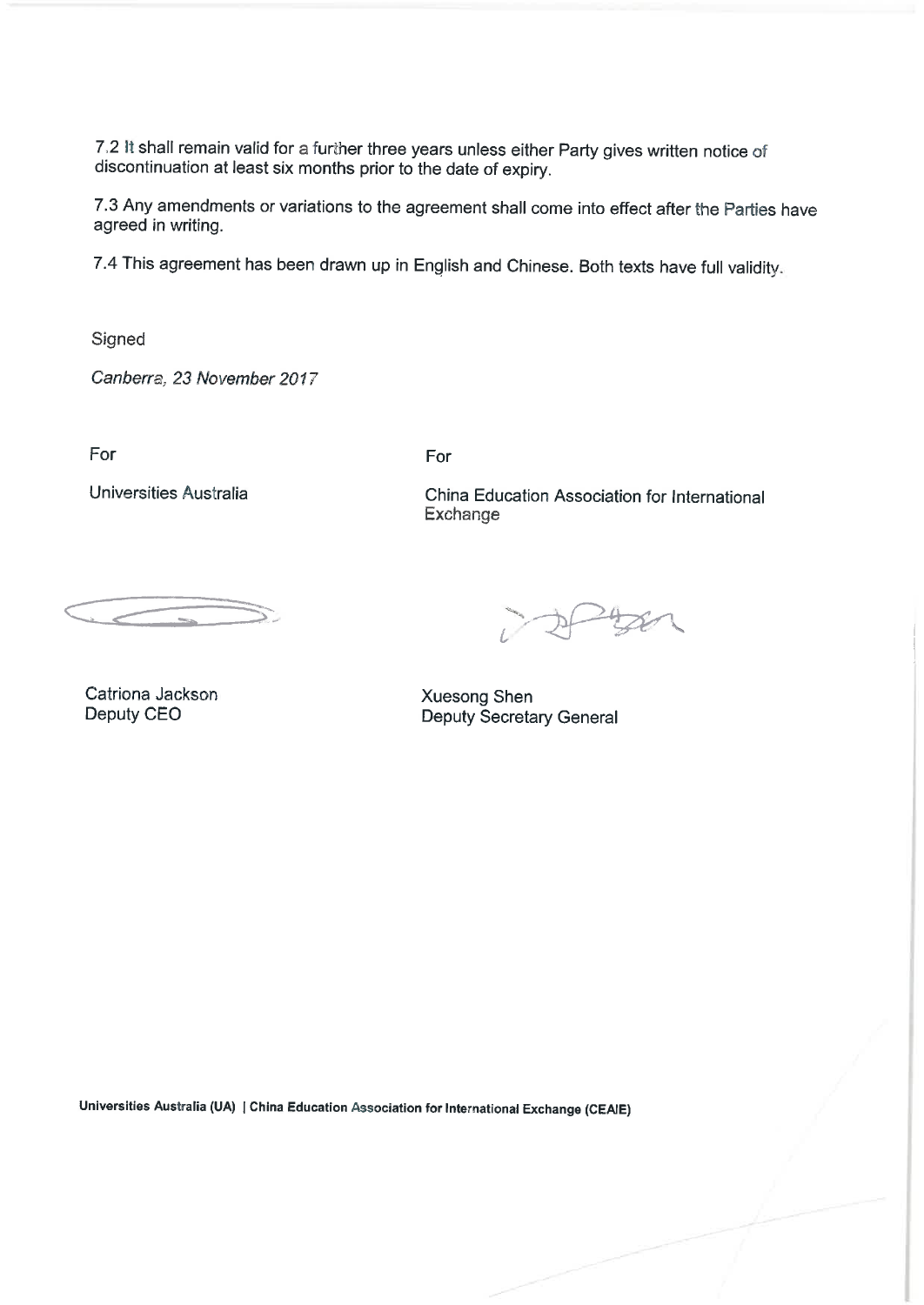



# UNIVERSITIES AUSTRALIA (UA) AND THE CHINESE EDUCATION ASSOCIATION FOR INTERNATIONAL EXCHANGE (CEAIE)

# WORK PLAN

UA and CEAIE will work together on the following activities:

- 1. Encouraging regular communication with each other and with members
	- . The UA and CEAIE working group will speak regularly to discuss progress of joint projects, upcoming events and potential collaborative opportunities
	- . Both organisations will ensure the appropriate dissemination of information regarding relevant research and mobility schemes via publications, electronic networks and other forum.
		- $\triangleright$  All communication should prioritise the two-way knowledge transfer between Australian and Chinese universities
- 2. Facilitating capacity building and study tours to be hosted in alternate years in Australia and China
	- . Redefine the previous leadership training and shadowing programs to reflect current status of Australian and Chinese university relationships.
	- . This involves consideration of the following:
		- $\triangleright$  A focus on increasing the number of partnerships with regional Australian and Chinese universities
		- $\triangleright$  Focus on establishing thematic hosting relationships between institutions to better encourage impact and outcomes of the program.
		- $\triangleright$  The inclusion of a Policy Group visit to increase collaboration and understanding between relevant Australian and Chinese governmental and non-governmental policy organisations.
	- . Build-in feedback to improve and shape subsequent training group tours.

# 3. Encourage participation in UA and CEAIE symposia and conferences

- . Joint participation in events such as the Universities Australia Higher Education Conference and the China Annual Conference for International Education as opportunities arise.
	- $\triangleright$  Facilitate the sharing of information about relevant symposia and conferences to universities in both countries
- Facilitate additional forum and events as opportunities arise